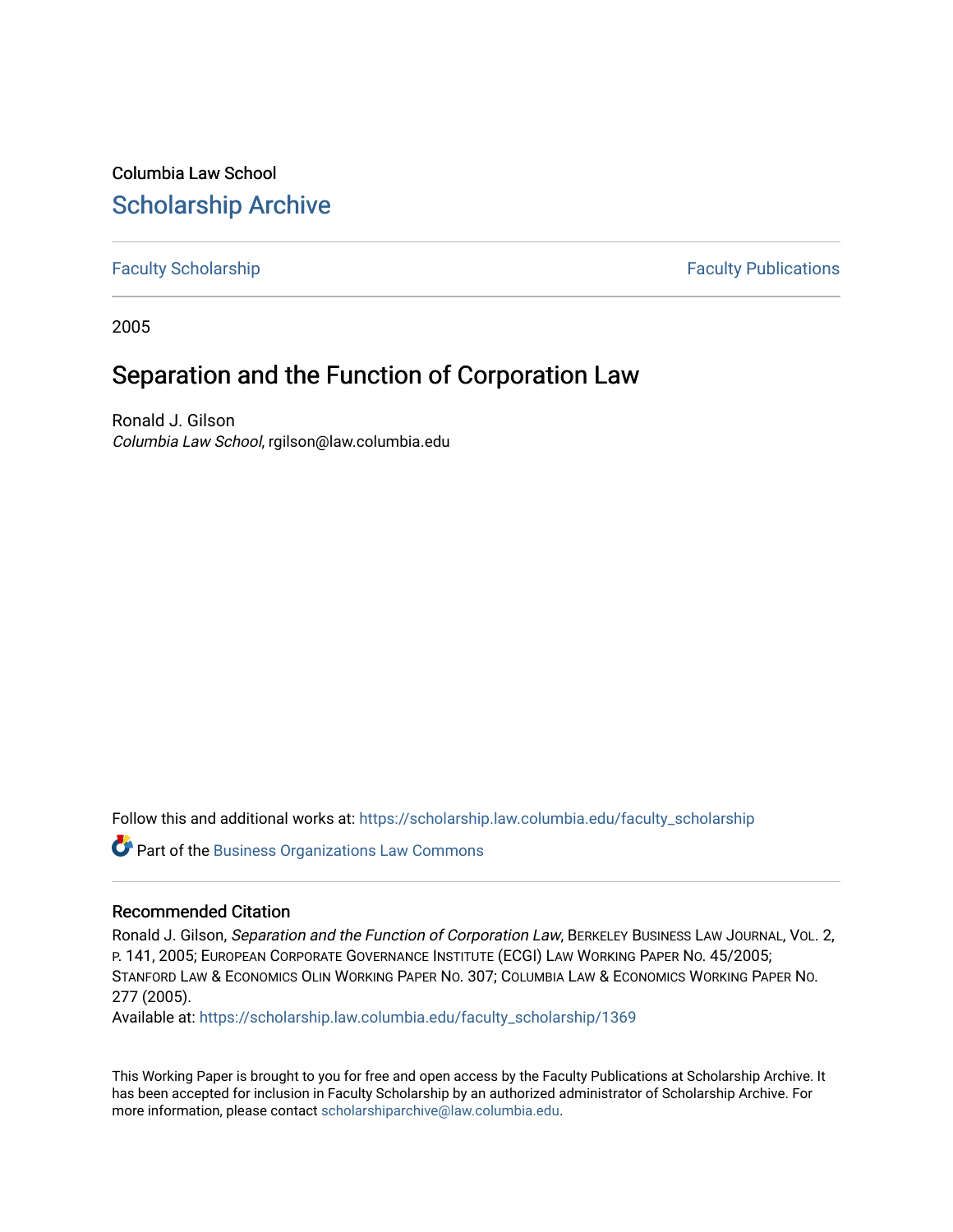## **COLUMBIA LAW SCHOOL**

**Law & Economics Research Paper Series** Research Paper No. 277

**european corporate governance institute (ecgi) Law Working Paper Series**

Working Paper No. 45/2005

# **STANFORD LAW SCHOOL**

**John M. Olin Program in Law and Economics** Working Paper No. 307

# **Separation and the Function of Corporation Law**

Ronald J. Gilson

January 2005

This paper can be downloaded without charge from the Social Science Research. Network Paper Collection at [http://ssrn.com/abstract=732832](http://papers.ssrn.com/abstract=475982)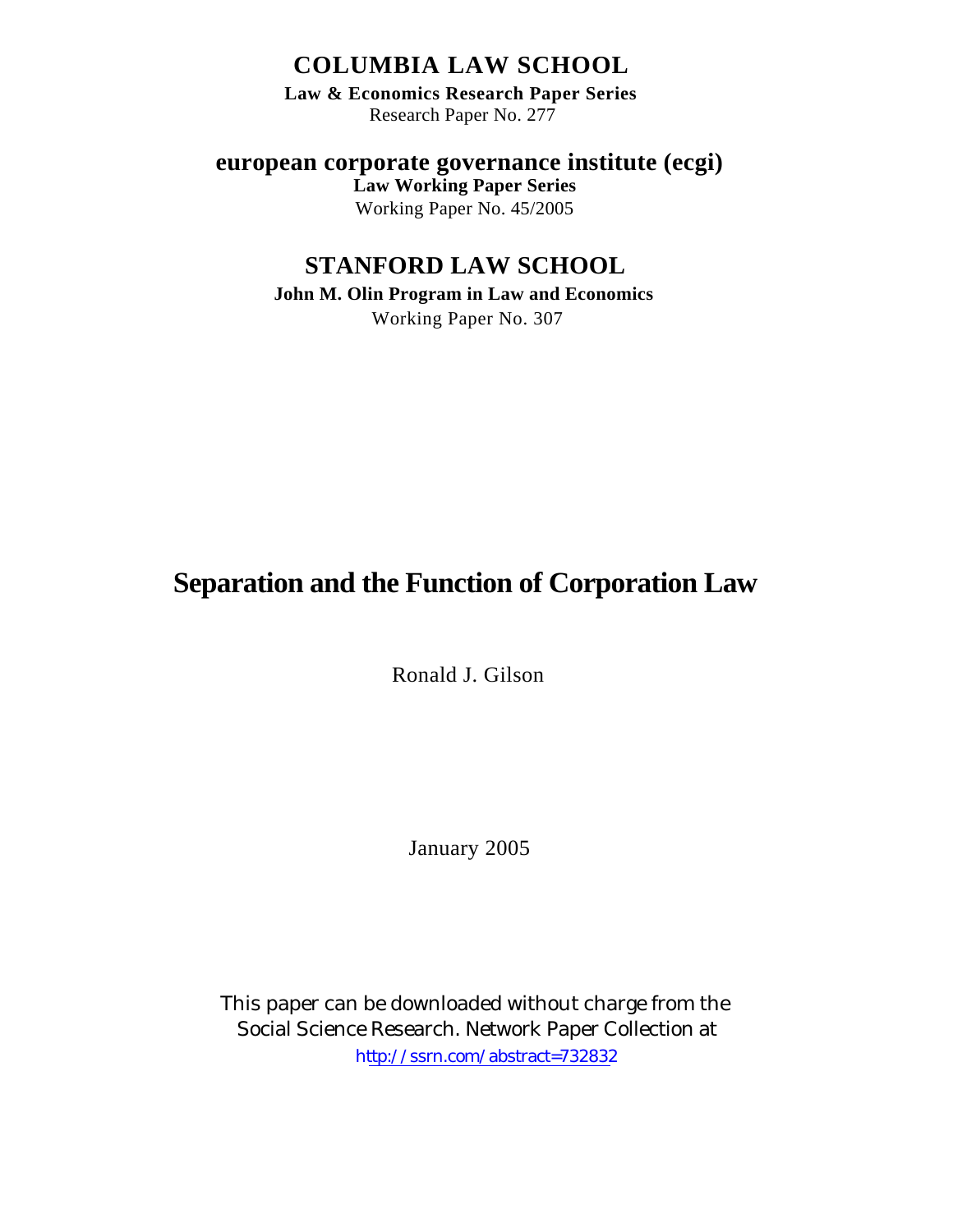### **Separation and the Function of Corporation Law**

Ronald J. Gilson\*

**Prepared for the Symposium on Criteria for Good Corporate Laws in Honor of William Klein** 

**January 18, 2005** 

*Preliminary Draft* 

 I am delighted to participate in taking up Bill Klein's suggestion that we could learn something by attempting a functional typology of corporation law. As a starting point, any typology must be animated by an underlying theory whose terms dictate the lines the typology draws. I want to focus my contribution at the level of the theory that might animate the architecture of this grid. To see what I mean by this, think of the Sesame Street version of Edward Levi's classic An Introduction to Legal Reasoning. The character points at a board on which there are pictures of a number of objects and sings: "One of these things is not like the other; One of these things just doesn't belong."<sup>1</sup> The idea is to teach the children (and law students) to distinguish between categories based on

1

One of these things is not like the others,

<sup>\*</sup> Charles J. Meyers Professor of Law and Business, Stanford Law School, and Marc & Eva Stern Professor of Law and Business, Columbia Law School. I am grateful to Victor Goldberg, Michael Klausner and participants at the Mercatus Center conference on Critieria for Good Laws of Business Associations, for comments on an earlier draft.

<sup>&</sup>lt;sup>1</sup> The full lyrics are:

One of these things just doesn't belong,

Can you tell which thing is not like the others

By the time I finish my song?

Did you guess which thing was not like the others? Did you guess which thing just doesn't belong? If you guessed this one is not like the others, Then you're absolutely...right!

www.rlyrics.com/S%5CSesameStreet/OneOfTheseThingsIsNotLikeTheOthers.asp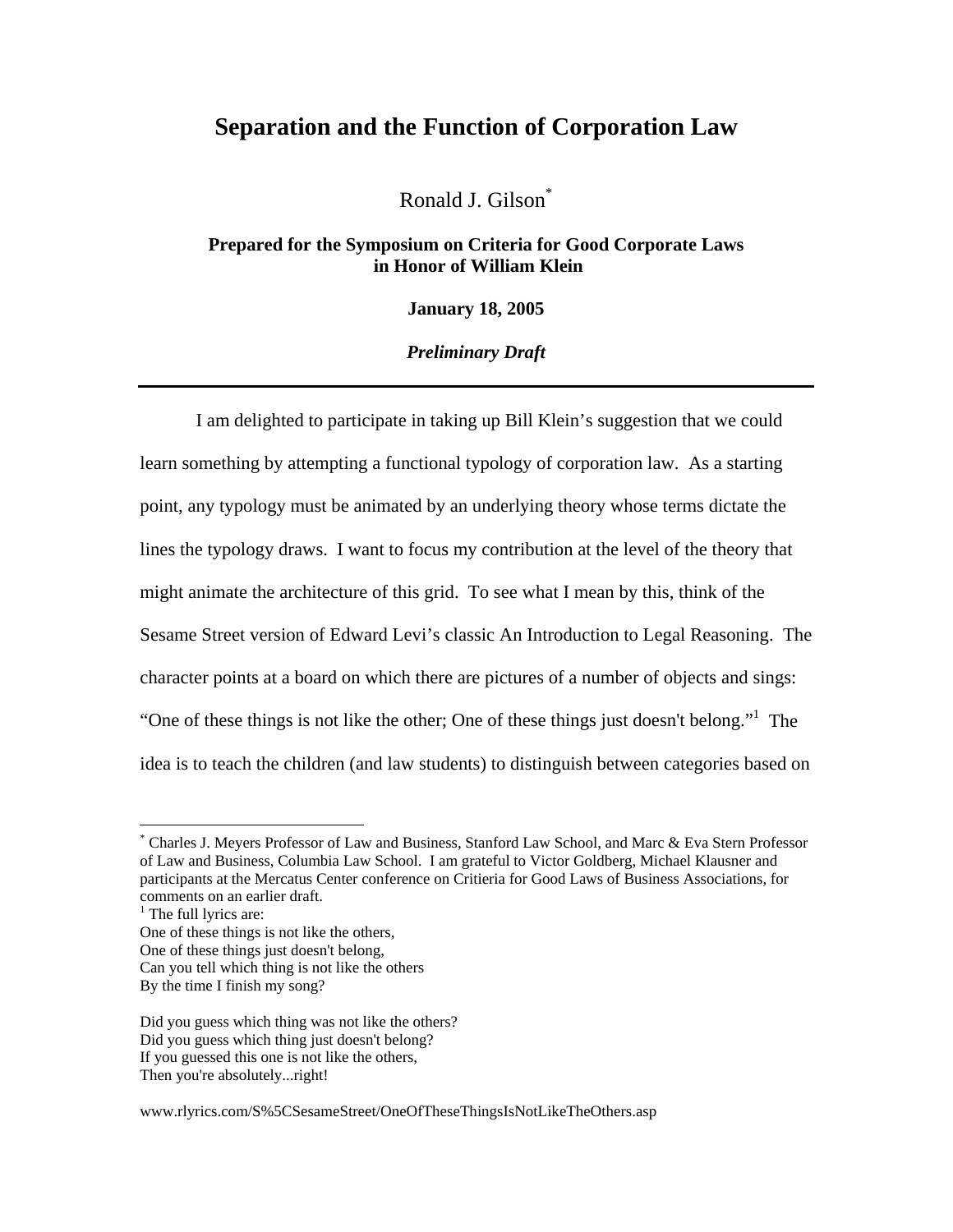a principle. My concern here is on the principle that might allow us to choose among Bill Klein's litany of potential criteria of good corporate law.

In particular, I will focus on the separation theorem, which states the implications of complete capital markets on shareholder preferences concerning corporate investment policy. My proposition is that the presence of markets in the characteristics that determine equity value makes a radical difference in the function played by corporate law, in these circumstances essentially limiting the criteria for good corporate law to a single overriding goal: facilitating the maximization of shareholder wealth. I will illustrate the usefulness of a uni-critierion view of corporate law by briefly taking up two familiar issues that span the corporate law domain: the idea of a stakeholder-oriented board of directors in public corporations, and the role of the courts in enforcing the reasonable expectations of private corporation shareholders.

This emphasis on the link between markets, asset pricing and legal institutions has been a familiar theme in my work. For example, I have argued that business lawyers function to make up for market failures in asset pricing.<sup>2</sup> Similarly, Reinier Kraakman and I have stressed that familiar institutions operate to alleviate failures in the information market and thereby operate to support price efficiency.<sup>3</sup> I am convinced that the benefit of working out this interaction between the structure of institutions, including

<sup>&</sup>lt;sup>2</sup> Ronald J . Gilson, Value Creation by Business Lawyers: Legal Skills and Asset Pricing; Ronald J. Gilson & Robert Mnookin, 3

<sup>&</sup>lt;sup>3</sup> Ronald J. Gilson & Reinier Kraakman, The Mechanisms of Market Efficiency, 70 Va. L. Re. 549 (1984); Ronald J. Gilson & Reinier Kraakman, The Mechanisms of Market Efficiency Twenty Years later: The Hindsight Bias, 28 J. Corp. Law L. 718 (2003). Robert Merton has recently generalized this focus on the intersection of institutional structure and imperfect markets in what he styles "a synthesis of function and structure." Robert Merton & Zvi Bodie, Design of Financial Systems: Toward a Synthesis of Function and Structure, (Harvard Business School Working Paper No. 02-074, June 22, 2004), available on SSRN at http://papers.ssrn.com/sol3/papers.cfm?abstract\_id=313651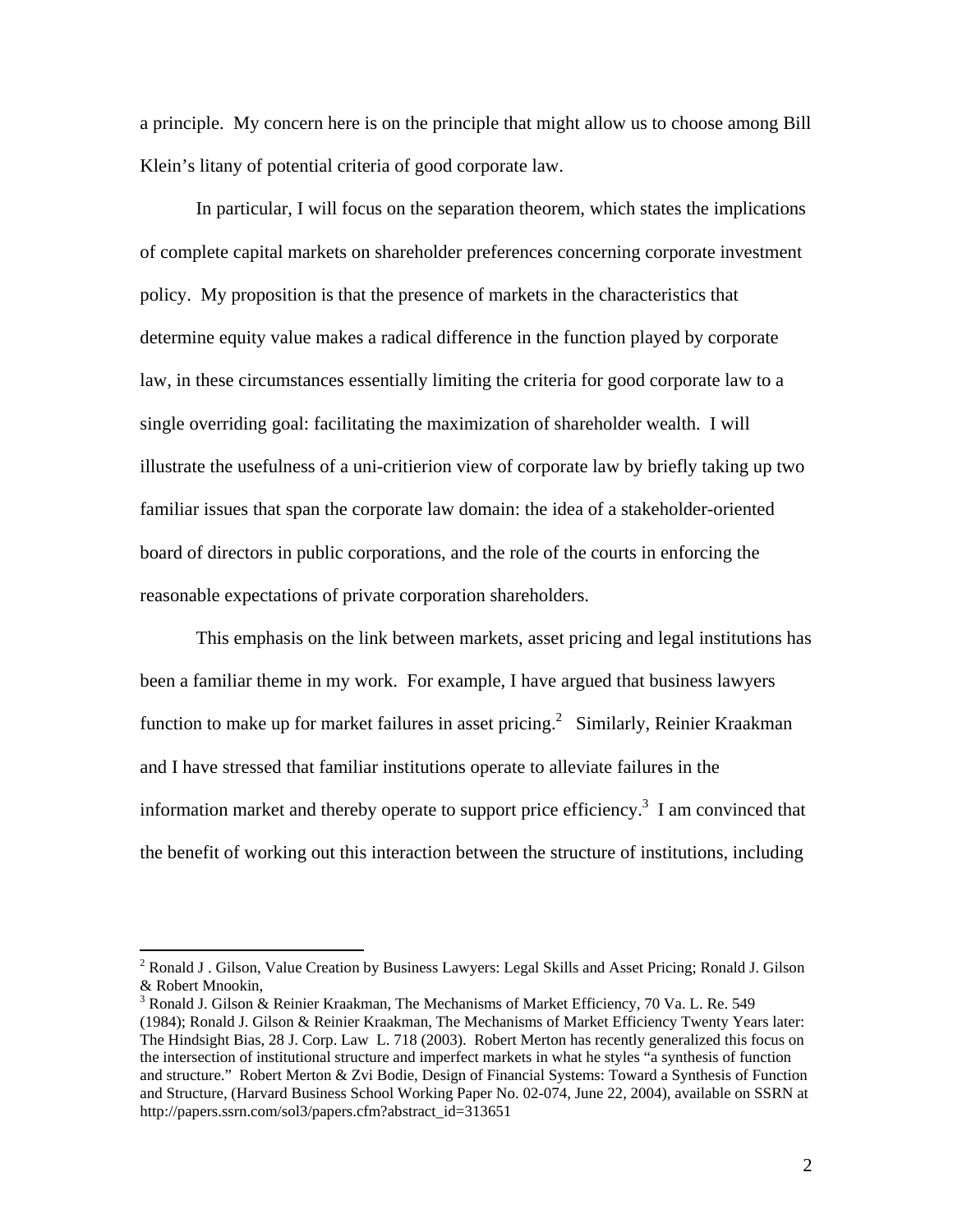here the structure of corporation  $law<sup>4</sup>$ , and the efficiency and completeness of related markets, results in a good deal more than what my friend Bob Mnookin refers to as "cute" theory – that is, theory which appears elegant at first glance, but whose simplicity results not from deep insight but from surface facility

Of course, the account I offer for this occasion is too brief to convince anyone that I am right. My ambition is only to persuade readers that the question is interesting and the answer worth further consideration. So limited an objective opens the effort to a criticism another former colleague addressed some years ago. In presenting a paper at a Stanford Law School workshop, Bob Gordon anticipated the kind of comment that I expect many of us have feared was in the minds of the audience even if no one actually said it. At the outset of his presentation, Gordon said he understood that, when they heard his talk, many people in the room would conclude that they could have come up with the same point if they had thought about the problem for three minutes, and acknowledged that the room was full of people who were clever enough to do just what they claimed. He defended his effort, and so will I defend mine, with the simple point that thinking is hard work and three minutes is a long time.

### **I. Separation and the Pruning of the Criteria of Good Corporation Law**

 $\overline{a}$ 

Now consider the separation theorem. Separation exists when capital markets are sufficiently complete that shareholders can fully diversify and, as a result, shareholder

 $<sup>4</sup>$  Michael Klausner complains that the term "structure of corporate law" is frequently used but rarely</sup> defined. I use the term to reflect the fact that the core of the corporate statute is not a set of rules, but rather the creation of three decision making bodies – managers, directors and shareholders – and the assignment of general spheres of authority to each. Corporate decisions then are shaped by the interaction among those components, as influenced by the markets in which the corporation participates. Almost everything non-trivial about corporate law involves the play among those decision makers. See Ronald J. Gilson, A Structural Approach to Corporations: The Case Against Defensive Tactics in Tender Offers, 33 Stan. L. Rev. 819 (1981). As Melvin Eisenberg noted almost thirty years ago, in this respect corporate law is constitutional. Melvin C. Eisenberg, The Structure of Corporation Law 1 (1976).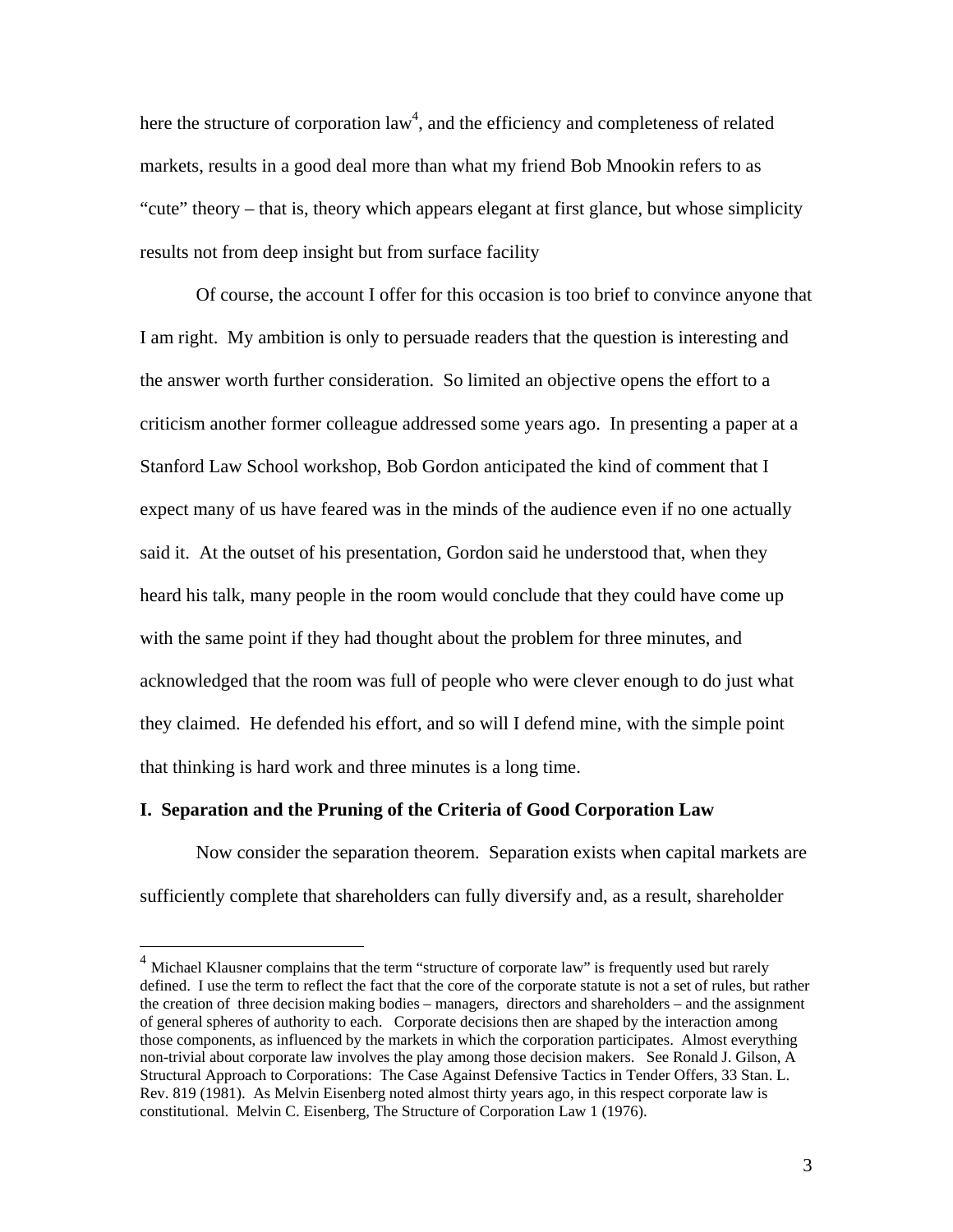wealth is therefore affected by corporate decisions only through their impact on stock price. In that circumstance, shareholders will be unanimous about the corporation's objective function. Every shareholder is best served if the corporation acts to increase the value of the corporation's stock without regard to risk. In turn, this unanimity makes the function of public corporation law straightforward: legal rules should function to facilitate share value maximization.

This application of the separation theorem has a quick and rather dramatic effect on the list of criteria that Bill Klein would have us assess as potential measures of good corporate law: most of the list disappears. In effect, the separation theorem defines away all of the other goals that Bill Klein treats as part of corporate law, such as fairness, redistribution, control of political and economic power, issues of antitrust and the like. This pruning of candidates is more than slight of hand. Rather, the narrow focus reflects a distinction between rules that allow corporations to engage in activities that effectuate their shareholders' unanimity by maximizing share value, and rules that seek to regulate those activities for other social purposes. This latter category is part of corporate law only because of a regulator's belief that corporate law is a useful instrument, compared to other alternatives, to accomplish a non-corporate law regulatory objective. Thus, arguments that a particular corporate law rule fosters greater environmental or antitrust compliance are better situated in those domains. I am concerned here with the former category – corporate law as a means to increase shareholder value – because I believe it to be the only distinctive feature of corporate law. 5

<sup>&</sup>lt;sup>5</sup> See Jesse Choper, John C. Coffee & Ronald J. Gilson, Cases and Materials on Corporations 180 ( $5<sup>th</sup>$  ed. 2000); David Engel, An Approach to Corporate Social Responsibility, 32 Stan. L.Rev. 1 (1979).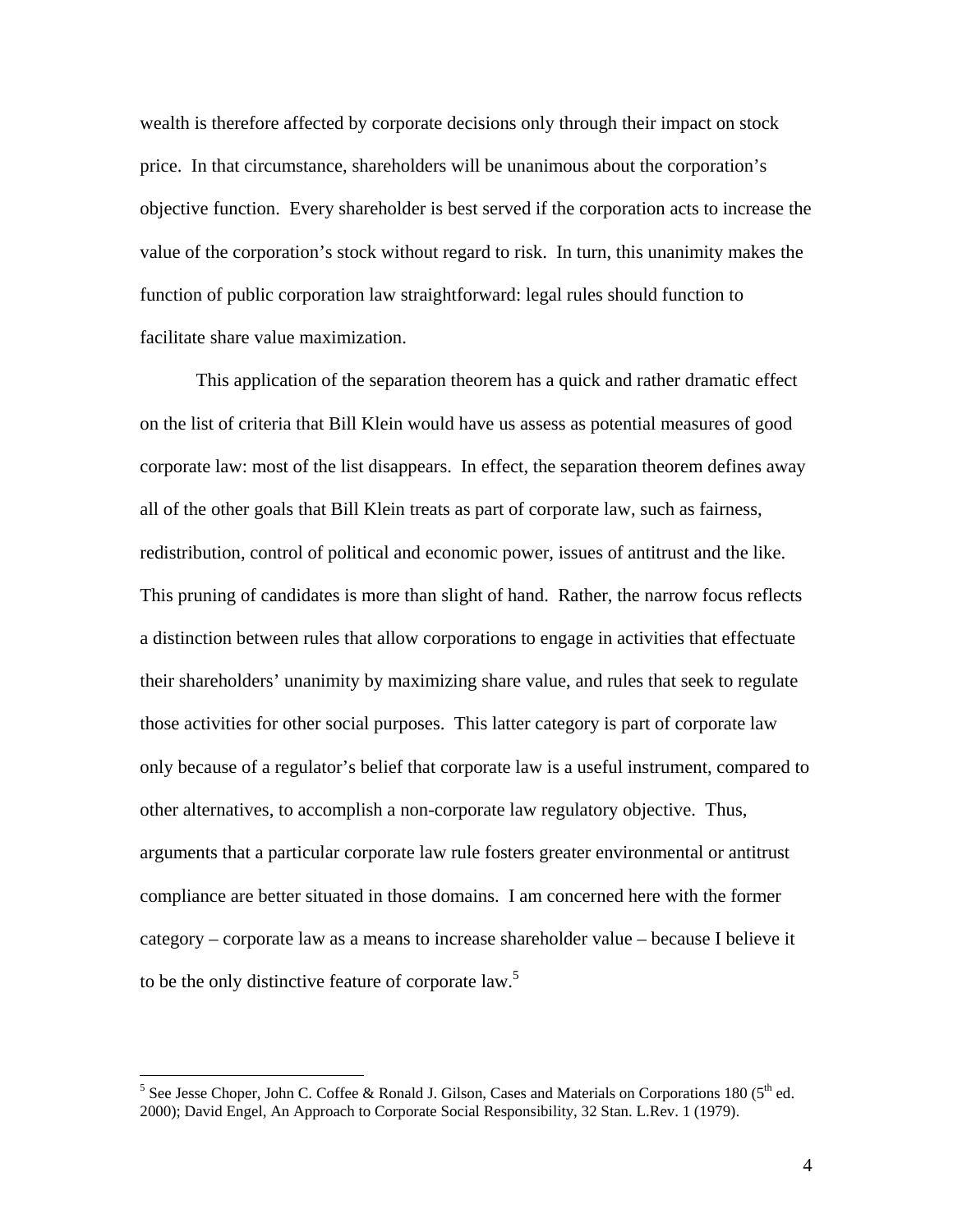This distinction between the internal function of corporate law and the use of corporate law as a lever to accomplish an external goal parallels the more familiar debate about the use of tax expenditures – that is, provisions of the tax law that harness the tax structure to achieve a different social goal, like providing incentives for favored activities through the provision of tax credits. There has been a lively tax law debate about the circumstances when tax expenditures are appropriate compared to direct subsidies to the activity in question, and it is well beyond the scope of my effort here to assess the circumstances when the instrumental use of *corporate* law is desirable.<sup>6</sup> My point is merely that the measure of good corporate law when separation applies is a very focused inquiry: how well does corporate law facilitate maximizing shareholder wealth? All other uses of corporate law should be turfed to the policy area that motivates the incursion.

### **II. Separation and the Law of Public Corporations**

 $\overline{a}$ 

With the criterion for good corporate law when separation applies now in mind, we can address the implication of separation in both of the two broad domains of corporate law: public and private corporations. I take up the implications of the separation theorem for public corporation law in this section and for private corporations in the next.<sup> $7$ </sup>

Because the markets in which the corporation participates – capital, employment, and product -- are not perfect, they do not fully solve the corporation's core agency problem. Organizational structure, like capital structure, therefore affects shareholder

<sup>&</sup>lt;sup>6</sup> Mark Kelman provides a very helpful account of the tax debate. Mark Kelman, Strategy or Principle? The Choice Between Regulation and Taxation (1999).

 $\frac{7}{1}$  For present purposes, I will not try to define the two domains beyond distinguishing between corporations with and without a liquid trading market in their common equity. In particular, I will not use the term close corporation, which carries with it a good deal of baggage that is unnecessary to my analysis.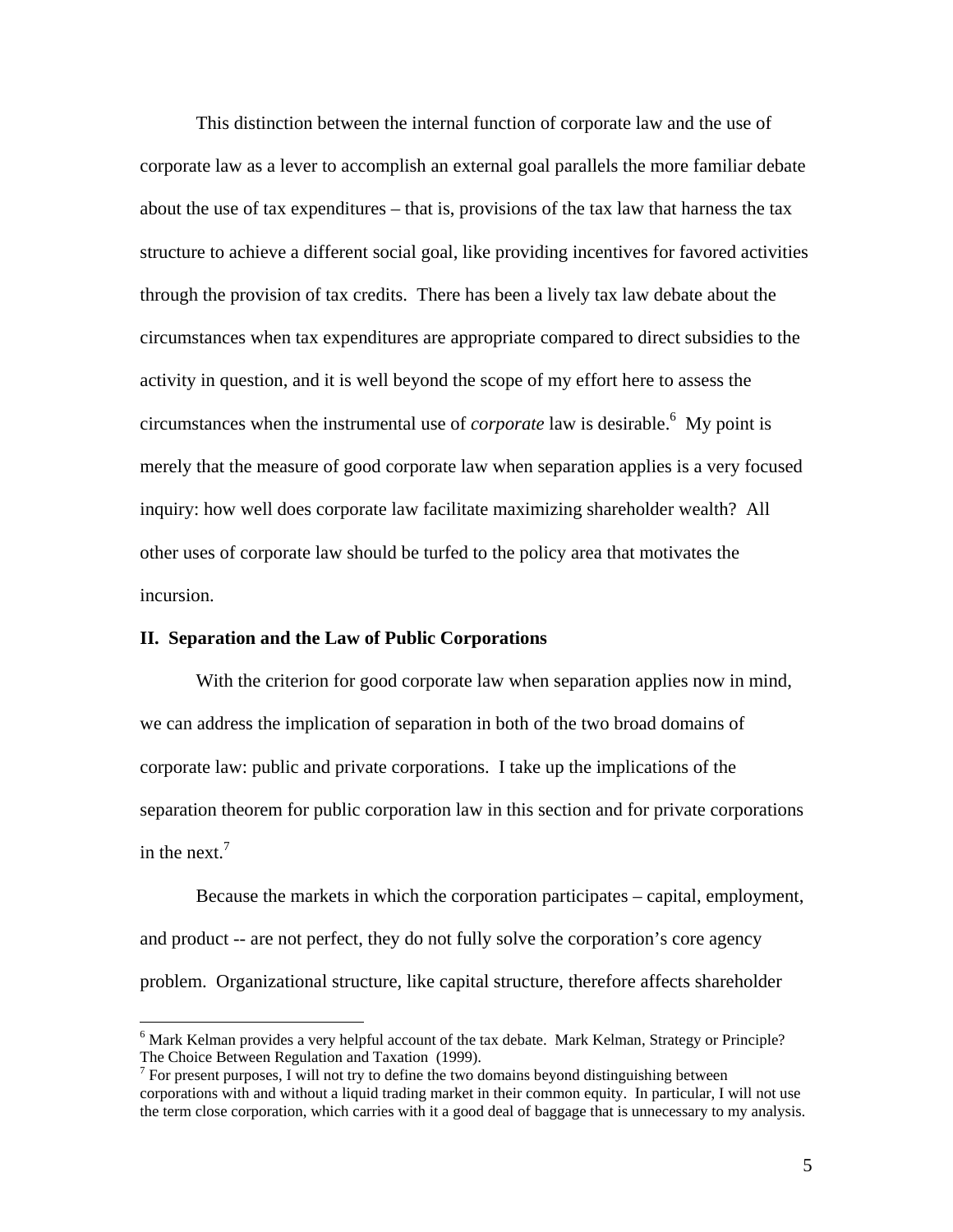value. Reflecting Harold Demsetz's insight, corporations in different industries and with different business strategies adopt different structures.<sup>8</sup> Public corporation law, to facilitate maximizing firm value, should facilitate the process by which companies adopt the most effective organizational form for their business. This includes especially the "market in organizational form," by which I mean the potential for the imposition of a new organizational form through external pressure. This potential for externally induced change serves to ameliorate the frictions in capital, employment and product markets that allow agency problems to persist.

So what does this get us in terms of the function of corporate law? I will sketch here a few directions in which one might take the point. The general conclusion is that corporation law should facilitate an external market for organizational form by adopting default rules that keep the corporation open to the market, subject to the shareholders making a different choice in a particular circumstance.

First, a separation-based perspective on the function of public corporation law poses a stark challenge to the claim that a stakeholder-oriented board of directors has anything to do with corporate law, as opposed to corporate management. Put bluntly, the claim is either trivial or is trumped by market processes. The claim for a stakeholder orientation is trivial in the sense that one cannot run a successful business without taking seriously the role of non-shareholders whose contribution is important to the

<sup>&</sup>lt;sup>8</sup> Harold Demsetz, The Structure of Ownership and Control and the Theory of the Firm, 26 J. L. & Econ. 375 (1983); Harold Demsetz & Kenneth Lane, The Structure of Corporate Ownership: Causes and Consequences, 93 J. Pol. Econ, 1155 (1985).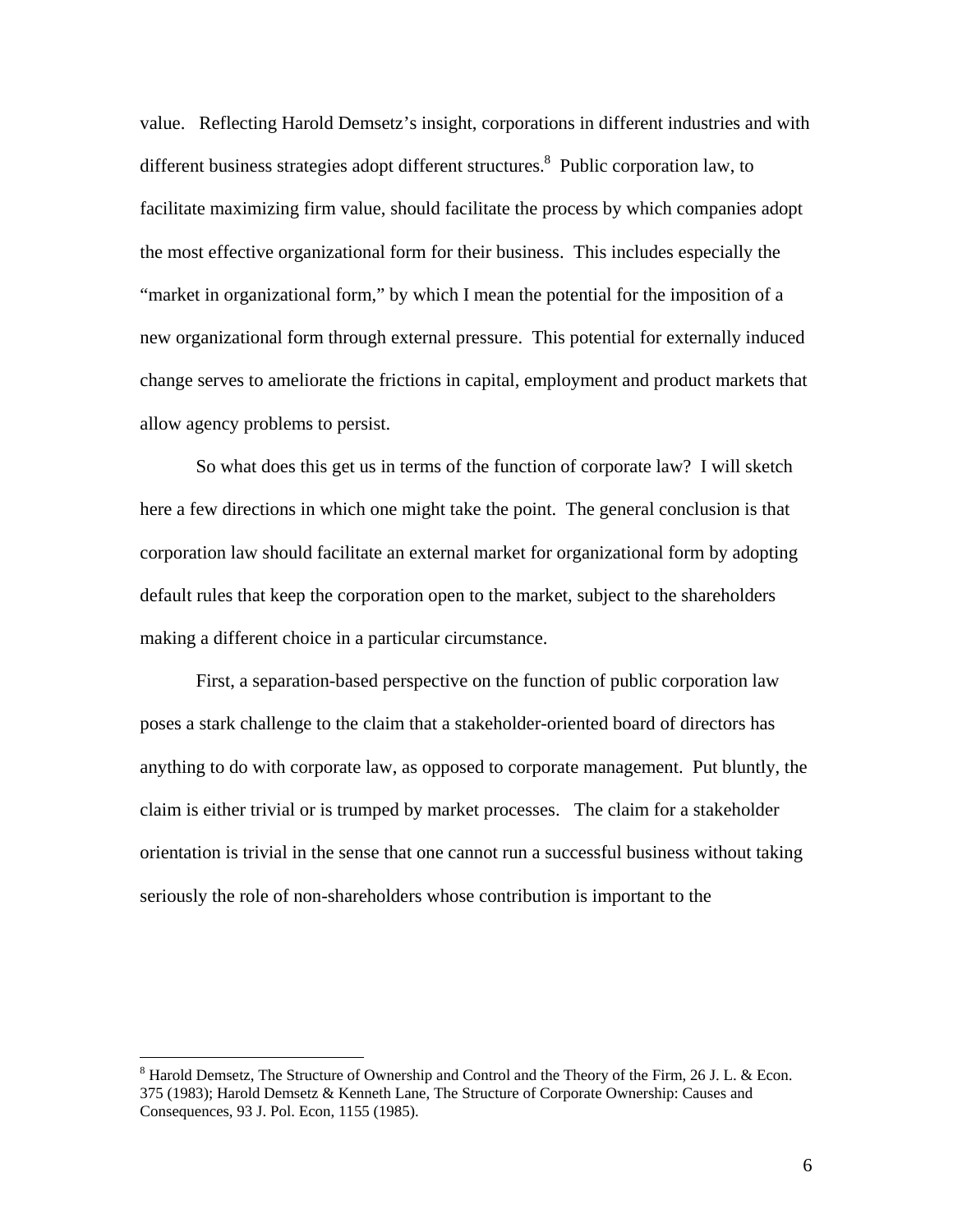corporation's success<sup>9</sup> If something more is meant, the market for organizational form provides a more focused alternative.

Because the production function differs between industries, we observe different roles for stakeholders – providers of inputs other than equity capital – in different industries. For example, the distribution of stock option grants among employees is vastly different in high technology companies and traditional smoke stack companies. It is no surprise that technology companies led the chorus of concerns about the impact of accounting rules on the efficiency of getting equity into the hands of employees (even if it remains hard to understand why they care). Because human capital is the dominant input in these companies, options are used far more pervasively than in traditional industries.10 Similarly, hostile takeovers are extremely rare in industries where employees and know-how figure larger in the management equation and are far more difficult to transfer to an acquirer without the cooperation of the target.<sup>11</sup> The point is that markets encourage a management and governance structure that fits the corporation's business. Corporate law has nothing to add to the process.

It then follows that default rules which isolate the corporation from the market by creating barriers to shareholder influence – for example, impediments to shareholders eliminating poison pills or regulation that operates on an "opt-out" rather than an "opt-in"

 $9^9$  So, for example, those arguing that hostile takeovers are bad for stakeholders need to be clear about whether the point is that doing something for stakeholders makes shareholders better off – an issue of management – or whether the claim is that takeovers raise a distributional issue between stakeholders and shareholders. I continue to be surprised that the debate has gone on this long with a demand for clarity on

 $10$  Ronald J. Gilson & David Schizer Understanding Venture Capital Structure: A Tax Explanation for Convertible Preferred Stock, 116 H. L. Rev. 874 (2003) discuss the importance of equity incentives to entrepreneurial activity and the intuitional structure that developed to support their provision.. <sup>11</sup> The success of the Oracle hostile offer for PeopleSoft raises the possibility that the key is not just the

percentage of human capital in the production function that drives the outcome, but also the level of competition in the particular employment market.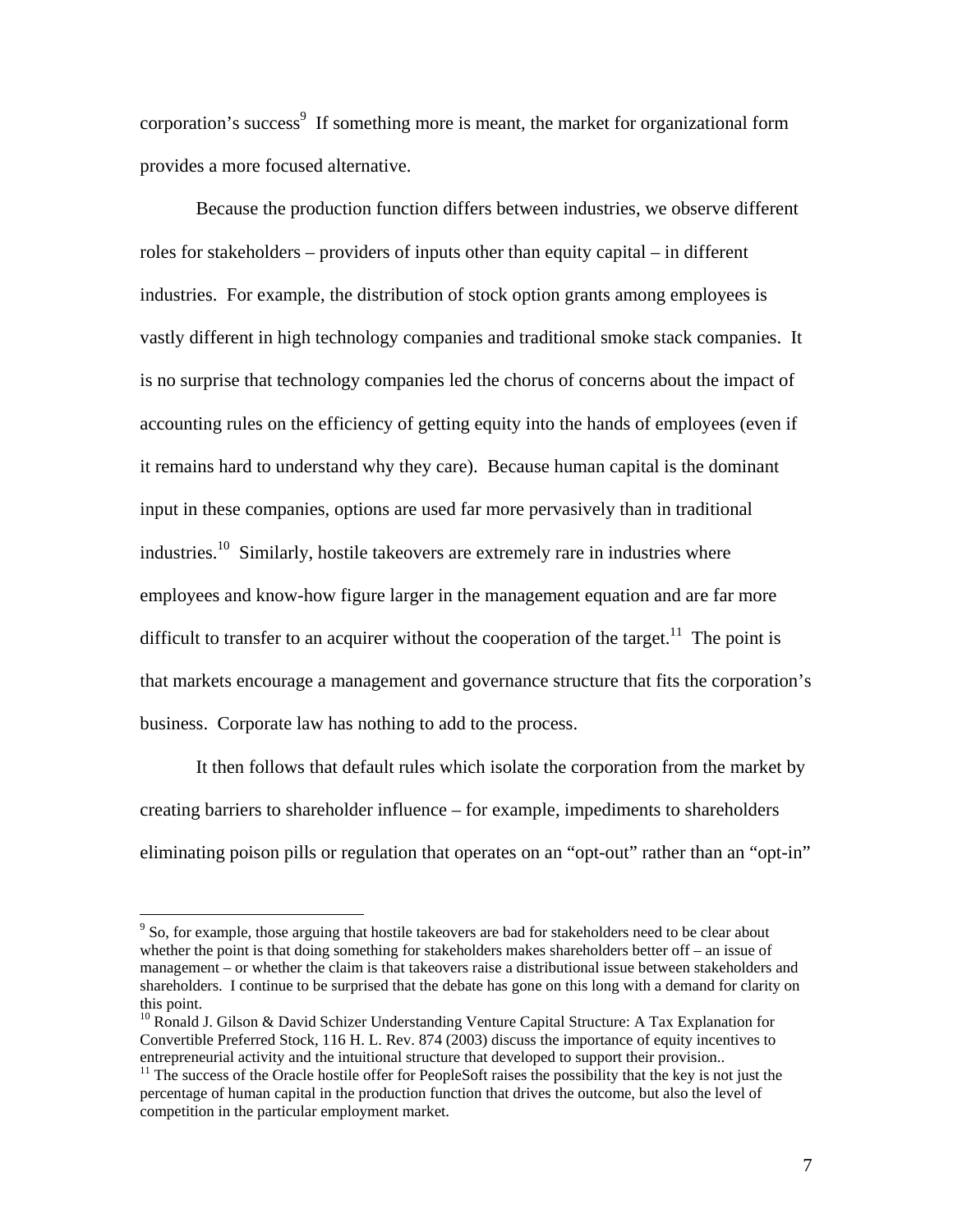basis – get in the way of assuring a match between a corporation's governance and its business. To be sure, some shareholders nonetheless may adopt restrictive governance structures. Google and Dreamworks recent use of a Swedish style, two class common stock structure with 10 to 1 voting difference, to go public are recent illustrations of Daines & Klausner's and Coate's<sup>12</sup> broader finding that shareholders at the IPO stage frequently adopt mechanisms that shield the company from the market for corporate control (and therefore from the market for organizational form). But the key is that choice, and its reversal, remains with the shareholders who bear the cost or reap the benefit of the particular match between the corporation's organization and control structure and its business. One implication, for example, is that the ambiguity in Delaware law regarding shareholder bylaw initiatives should be resolved to allow shareholders to eliminate a poison pill. $^{13}$ 

The most familiar argument that corporate law provisions favoring a stakeholderoriented board are not trivial is driven by the belief that the stock market systematically applies too high a discount rate to future earnings. The claim is that a myopic stock market stock market leads managers to prefer short-term over higher return long-term strategies, for example by ignoring long-term commitments to stakeholders that are necessary to efficient production in the long run to the end of boosting short-term earnings. Here, however, legal strategies are trumped by the potential for related markets to respond to failures in the primary market. Merton offers a simple example that

<sup>&</sup>lt;sup>12</sup> Robert Daines & Michael Klausner, Do IPOs Maximize Firm Value: An Empirical Study of Antitakeover Protections, 17 J. L. Econ. & Org. 83 (2001); John C. Coates, Explaining Variations in Takeover Defenses: Blame the Lawyers, 89 Cal. L.Rev. 1301 (2001).

<sup>&</sup>lt;sup>13</sup> See Ronald J. Gilson, *Unocal* Fifteen Years Later, 26 Del. J.Corp. L. 491 (2001).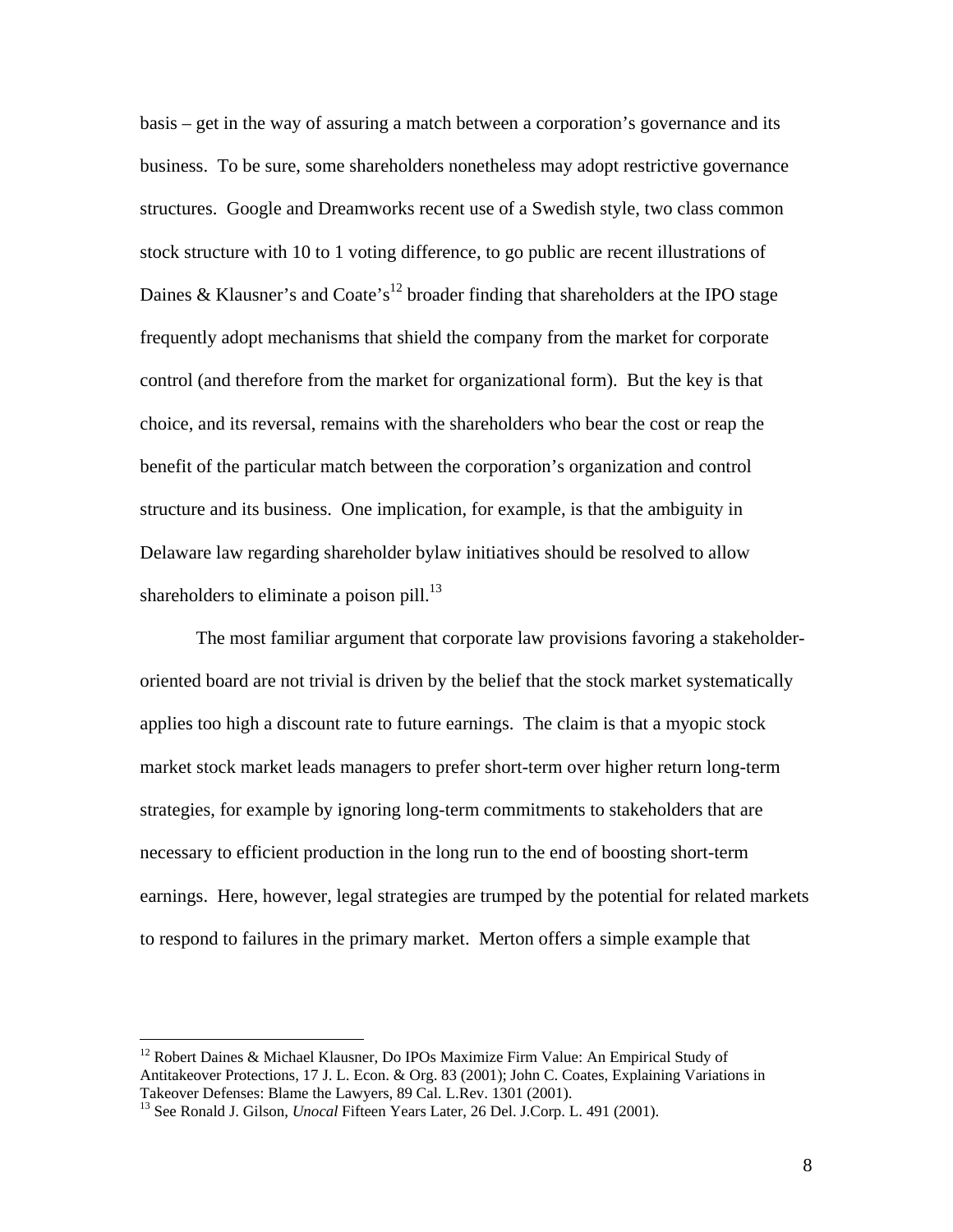illustrates how markets can overcome this kind of a bias.<sup>14</sup> Suppose individuals suffer from a systematic cognitive bias that causes them to underestimate their life expectancies, and therefore to pay too much for life insurance relative to an actuarially fair price. Competition among life insurers (which assumes no significant entry barriers), who do know the actuarial cost of the insurance, will drive the price down to the actuarial fair level despite the systematic bias of consumers. The impact of the bias is corrected by operation of a market that does not suffer from the bias, even though consumers do. The solution is not without cost – transactions costs are associated with the operation of the corrective market response – but the larger the market, the lower the unit costs.

The same type of analysis applies to the claim that investor bias leads to shortterm management in public companies. Assume that stock market investors systematically apply too high a discount rate to expected corporate earnings, and further assume that the optimal planning horizon differs in different industries.<sup>15</sup> Under these assumptions, the stock market will systematically undervalue companies with longer planning horizons relative to companies with shorter time horizons. As with Merton's insurance example, however, a related market can alleviate the bias. The private equity market operates to ameliorate the failure in the market for public corporation equity – competition among investors who do not suffer from a short-term bias will drive stock price toward an unbiased level. The dramatic growth of the private equity market and the expansion in the range of industries in which private equity funds now operate are

<sup>&</sup>lt;sup>14</sup> Merton & Bodie, supa note 2.<br><sup>15</sup> The assumption of systematic bias also assumes the absence of corrective trading by arbitrageurs. See Gilson & Kraakman, The Mechanisms of Market Efficiency Twenty Years Later, supra note 2.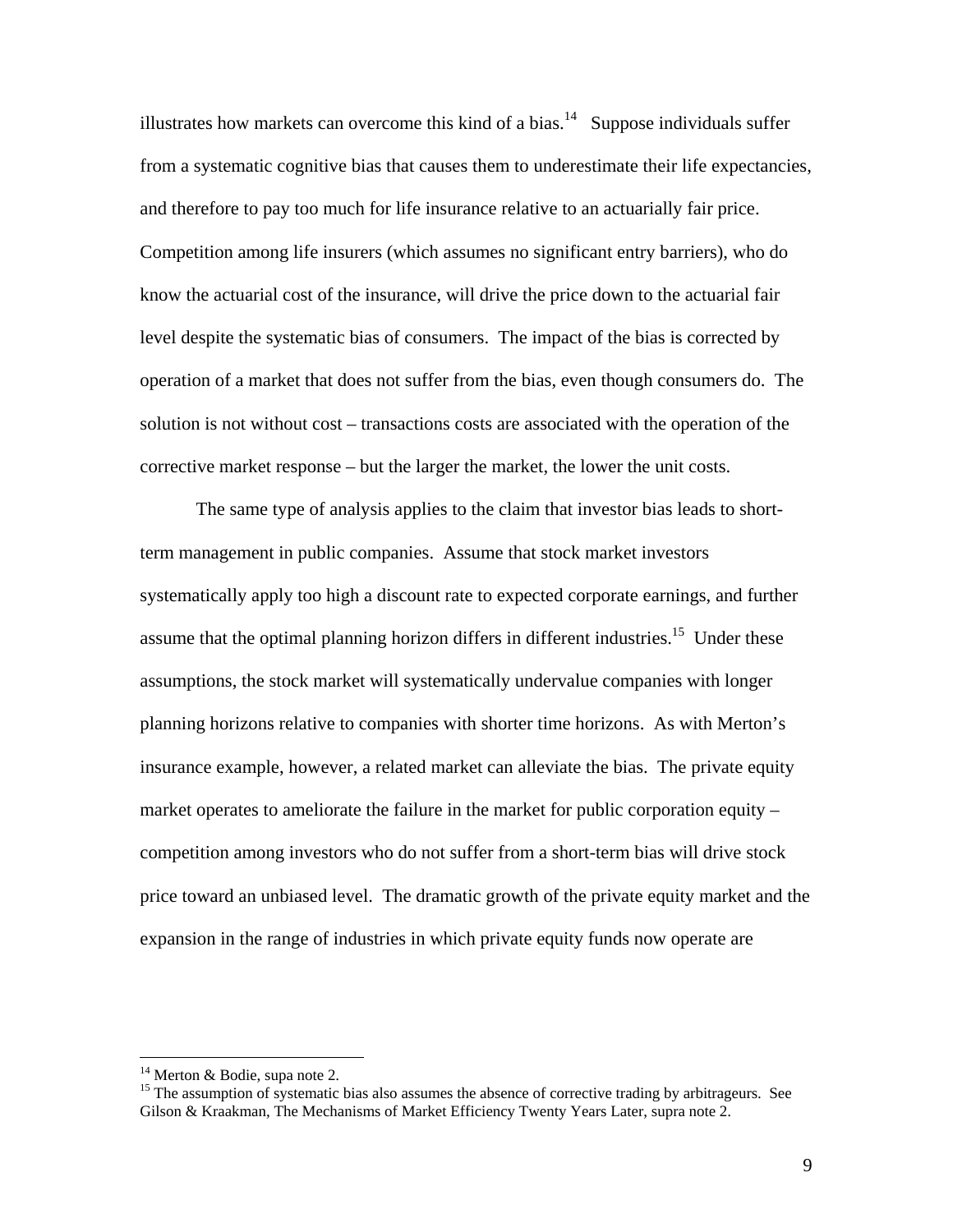consistent with this intuition: a corporation's most efficient source of capital is driven by the character of its business and competitive responses to market failures.<sup>16</sup>

Again, the lesson for public corporation law is to get out of the way of corrective market responses. When public investors systematically get it wrong, markets will respond. They will do so imperfectly and with significant transaction costs, but the appropriate performance measure is not a perfect market, but the performance of the alternative: the role of the Delaware courts in shaping organizational form in a fashion that is difficult for shareholders to change. The same humility that animates the business judgment rule surely teaches that courts will be no better in choosing the right governance structure for a corporation than in evaluating a corporation's business strategy,. Nonetheless, judicial doctrine that blocks shareholders from making corrections in the governance structure casts courts in precisely this role. The combination of the separation theorem and related market responses to primary market failures counsels in favor of public corporation law setting as the default a governance structure that opens the corporation to the markets. Where there are claims of shorttermism, or the need for effective precommitment, markets will do a better job of assessing their validity than will a court. And, in the end, shareholders always can choose a more restrictive structure but without the barriers that now confront shareholder efforts to eliminate managerially imposed restrictions.

<sup>&</sup>lt;sup>16</sup> The idea that public and private equity are governance alternatives is at the core of Michael Jensen's famous brief for the role of private equity. See Michael Jensen, The Eclipse of the Public Corporation, Harv. Bus. Rev. 61 (Sept.-Oct. 1989). To be sure, not all governance failures are likely to evoke a corrective response in an associated market. For example, excessive management compensation is not a likely candidate for an easy market fix. Nonetheless, one should not underestimate the breadth of application. For example, a controlling shareholder bears the cost of a continuing mismatch between corporate structure and value maximization. Empirical evidence suggests that over time controlling shareholders correct the mismatch even where it means giving up disproportionate control. See Ronald J. Gilson, Controlling Shareholders and Corporate Governance: Complicating the Taxonomy (working paper, Dec. 2004).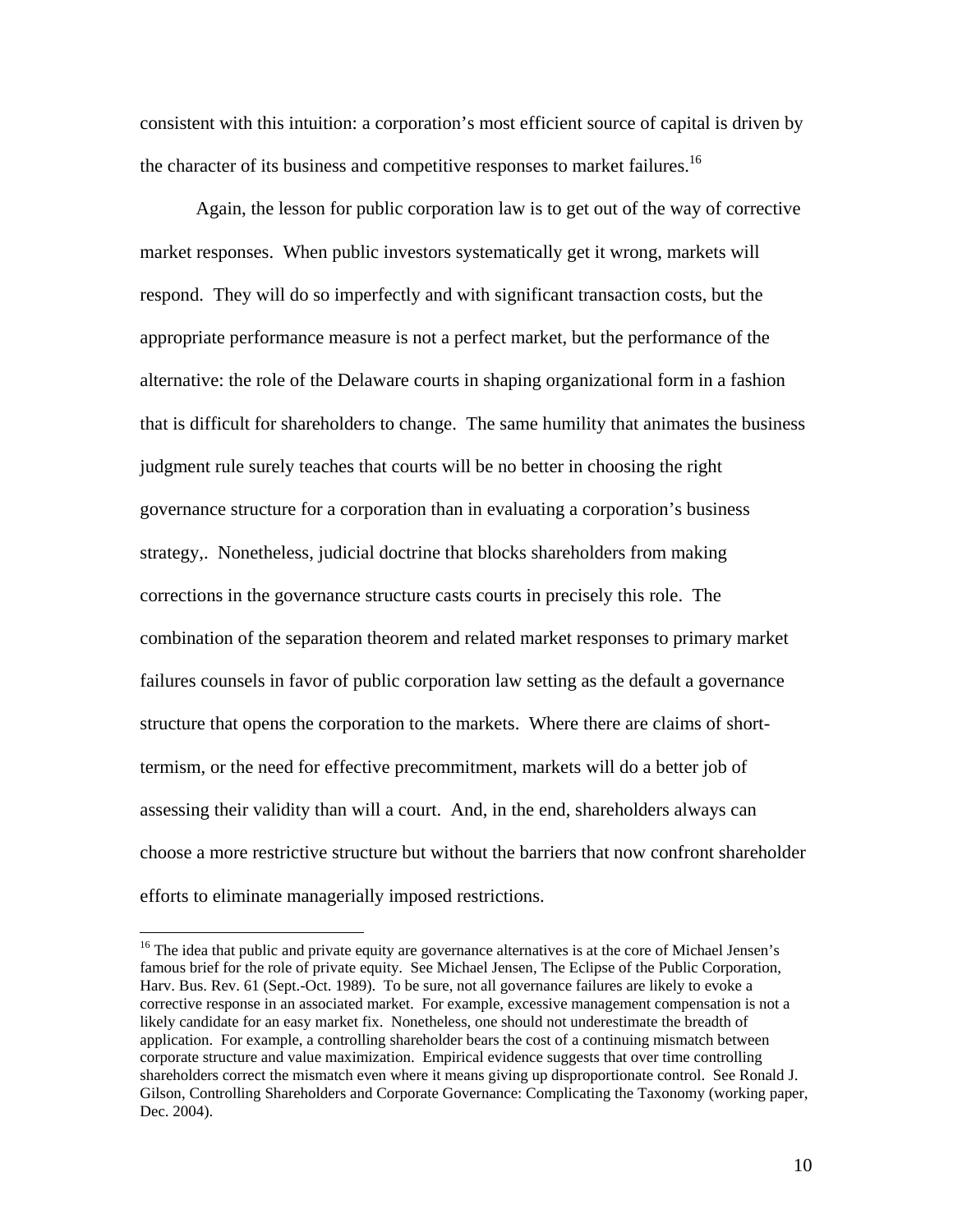### **III. Separation and the Law of Private Corporations**

Viewing private corporations through the lens of separation yields quite different implications. Because shareholders in private corporations typically invest their human capital along with their financial capital and because of limited liquidity, they cannot diversify their investment. As a result, we would not expect shareholder unanimity on strategy because corporate decisions will affect the shareholders' wealth other than through the value of the stock (which is difficult to determine in any event).As a result, shareholders will not agree that the corporation should maximize firm value without regard to risk or to the value of the shareholders' other assets. To use a familiar example from the case law, a shareholder's employment relation with the corporation may have a greater impact on her wealth than the corporation's strategic decisions. This opens up a role for corporate law that is not present in public corporations. Individuals may be both opportunistic and biased; unlike in the public corporation setting, no market operates to correct the problem.

So what is the role for law? Part of the answer is familiar. Corporate law imposes a default rule: what rules would parties, who in fact did not choose any to govern the particular dispute, have selected if they made the decision rationally and with complete knowledge?<sup>17</sup> This default rule approach extends to a judicial role in assessing the distributive issues, cast in terms of fiduciary duty, that are central to the private law of corporations precisely because separation does not apply. A common formulation of this

<sup>&</sup>lt;sup>17</sup> This formulation is intentionally broad enough to include the concept of default rules operating to force honest negotiating behavior. The nice thing about the conference's requirement of brevity is that the difficult details can be ignored.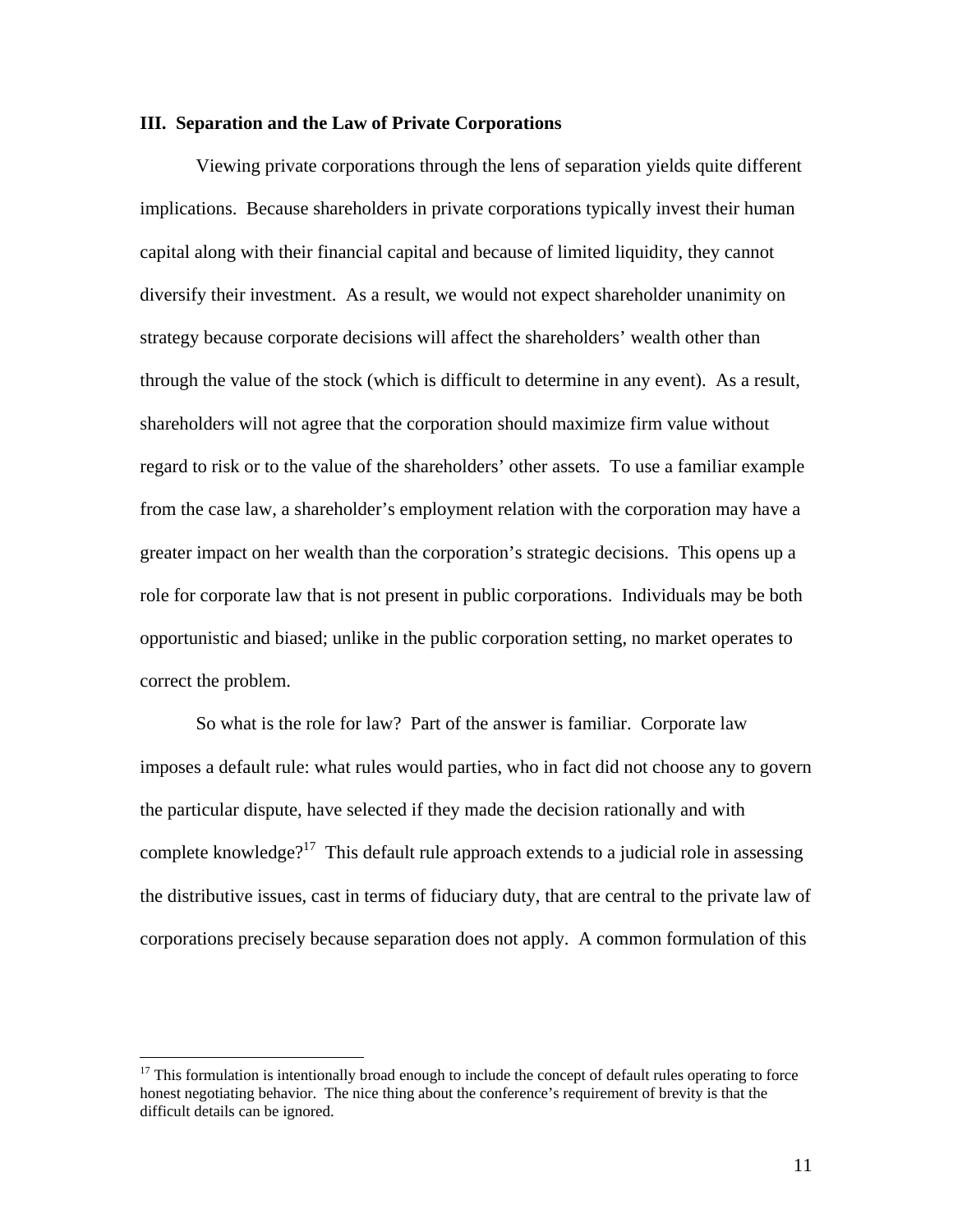approach is for the court to apply a judgmental default rule: enforce the parties' "reasonable expectations."<sup>18</sup>

The absence of separation makes it easy to understand why we are so easily persuaded that courts should be involved in private corporation distributional disputes. For example, the litany of cognitive biases that have been catalogued by psychologists provides persuasive evidence that some people may make systematically bad decisions for a variety of different reasons, leaving the private corporation contract incomplete and shareholders open to opportunism. I imagine that most of us have had the experience of reading the list of entries in a survey of biases and, at least in private, acknowledging with respect to each entry that "I do that."<sup>19</sup> Because in private corporation distributional issues, unlike in Merten's insurance example and the specter of short-termism in public corporations, no market is available to render these mistakes benign, an institutional role appears for courts: as mediator of distributional conflicts when the parties, whether because of cognitive bias or other informational barriers, did not anticipate or systematically misapprehended the problems.

But, and here is the insight that I hope warrants three minutes of thought, the same analysis implies significant limits that typically are not acknowledged by courts that take up the challenge of assessing with hindsight the warring parties' previously unstated reasonable expectations. I will discuss two briefly here, but readers surely will have their

<u>.</u>

 $18$  For present purposes I will not take up the interesting doctrinal issues that arise when the reasonable expectations standard must be operationalized. For example, are the parties' reasonable expectations fixed at the time of incorporation, or is the court's role akin to a labor arbitrator whose job is to adjust the terms of the arrangement in light of history and current conditions?

<sup>&</sup>lt;sup>19</sup> For a recent survey of the biases and the empirical evidence of biases in the context of the capital market, see Nicholas Barberis & Richard Thaler, A Survey of Behavioral Finance, in Handbook of the Economics of Finance (George Constantinides, Milt Harris & Rene Stolz eds., 2003).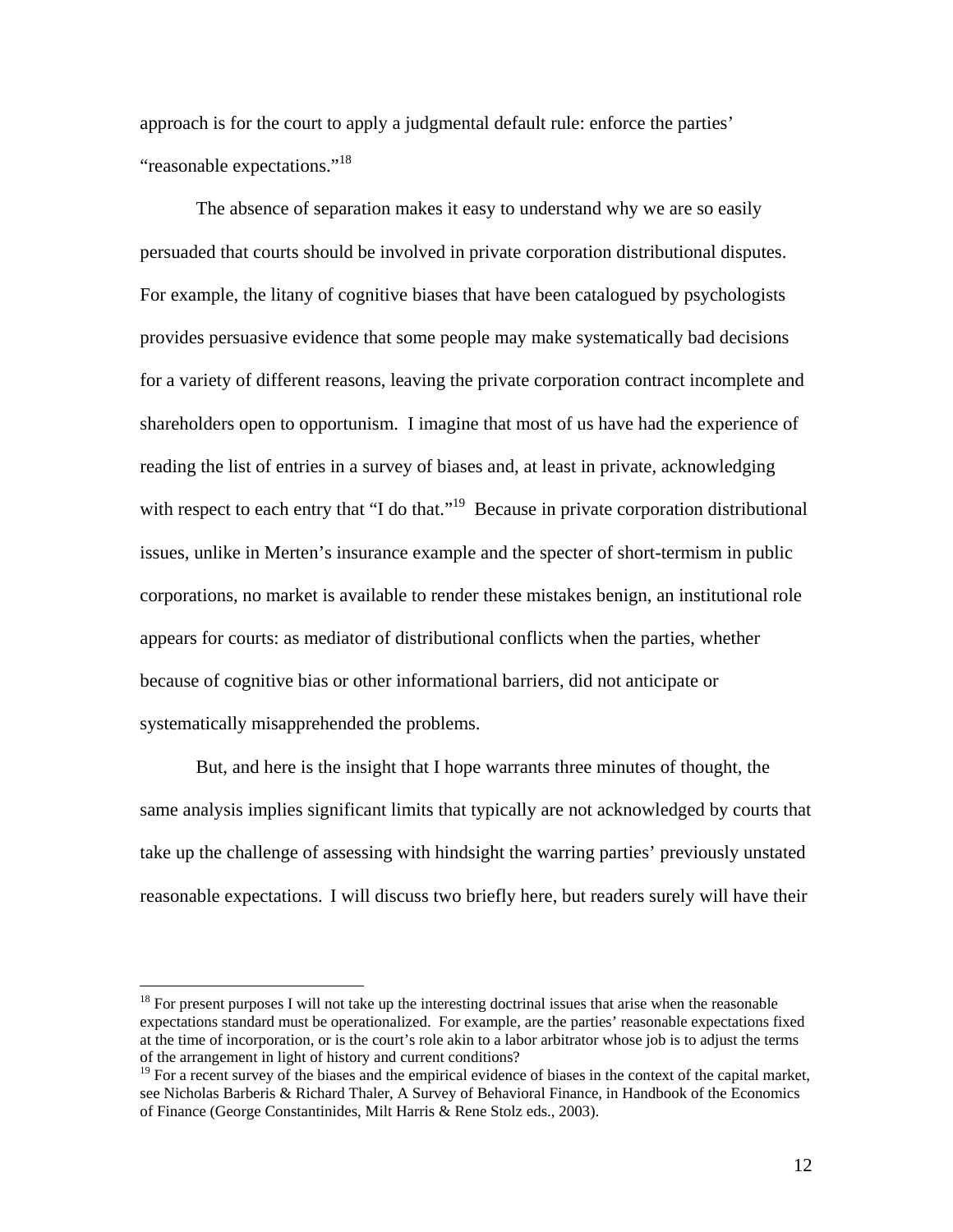own additions to the list. One goes to the imperfect ability of the bias literature to dictate a determinative outcome; the second goes to the real risk of judicial hubris.

The first limit simply reflects the indeterminacy resulting from the sheer range of biases for whose existence the empirical literature provides support. The number of biases, taken together with the general absence of precision about which bias, or combination of biases, are operative in particular circumstances, leaves a decision maker too much freedom in applying the concept to explain the behavior in a particular case.<sup>20</sup> Moreover, with respect to any particular bias, the experimental literature does not demonstrate that everyone suffers from it; in all studies, a significant portion of the sample appears to be immune. Thus, in a specific case, it may be difficult for a court actually to observe whether a particular bias was operative, with the result that the parties' reasonable expectations remain opaque.

Sam Issacheroff and his colleagues have usefully considered the implications of the indeterminacy of the bias literature for its legal application, $^{21}$  for present purposes the application of this body of social science by courts. They urge its application only in accord with the principle of "asymmetric paternalism." The idea is to rely on the potential for bias only in framing default rules that can be contracted out of by more sophisticated parties. Where the parties do contract out of a default rule, the choice would be respected despite claims that the decision to contract out was itself the product of a bias. In this setting, the court's intervention affects sophisticated and unsophisticated

<sup>&</sup>lt;sup>20</sup> "Start with the familiar complaint that the sheer number of biases that have been identified, together with the absence of precision about which bias, or combination of biases, are operative in particular circumstances, leaves too many degrees of freedom in assigning causation." Gilson & Kraakman, The Mechanisms of Market Efficiency Twenty years Later, supra note 3.<br><sup>21</sup> Colin Camerer, et. al., Regulation for Conservative: Behavioral Economics and the Case of Asymmetric

Paternalism, 151 U.Pa. L.Rev. 1211 (2003).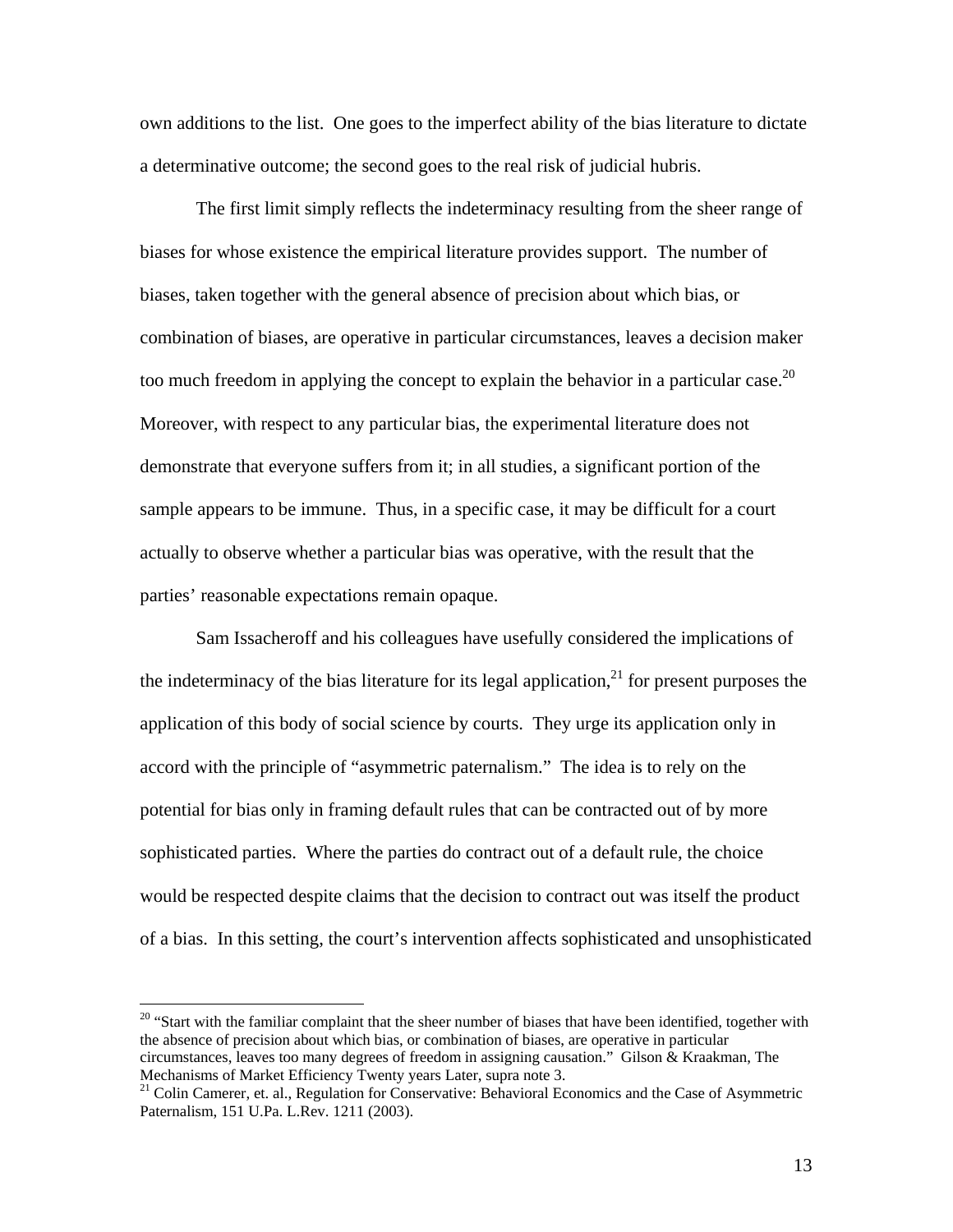parties differently: the decisions of parties who make an explicit choice are respected, while courts would review the reasonable expectations of those who do not make such a choice.

The second limit generalizes the first: courts should be hesitant in imposing an after the fact construction of what the parties really had in mind, even when engaged in the generally useful task of interpreting an incomplete contract or in the context of selecting a default rule. In assessing a court's role in interpreting contracts entered into between firms, Alan Schwartz and Robert Scott recently argued that courts should both limit themselves to strictly textualist interpretation and be parsimonious in their assignment of default rules, in both cases because default rules in the form of standards like reasonable expectations too often lead to bad results.<sup>22</sup> Private corporate law is contract law in positive terms – identifiable individuals elect to go into business with each other on terms more or less ambiguously specified by agreement or statutory default.<sup>23</sup> Schwartz and Scott assume away most of the power of the cognitive bias evidence by limiting their normative claim to a category of large, sophisticated firms where biases are least likely to influence behavior. However, their concerns about the limited capacity of courts to improve outcomes survive even in the face of a more robust role for individual biases. One powerful implication concerns whether courts should inquire into the reasonable expectations of sophisticated shareholders in large private corporations. In this setting, the Schwartz and Scott position seems as powerful when

<sup>&</sup>lt;sup>22</sup> Alan Schwartz & Robert E. Scott, Contract Theory and the Limits of Contract Law, 113 Yale L. J. 541

<sup>(2003).&</sup>lt;br><sup>23</sup> This point raises an interesting issue with respect to the breadth of Bill Klein's ambition for a taxonomy of the functions of corporate law. For this purpose, private corporate law simply may be a subset of contract law rather than a subset of the body of law that also covers public corporations. Framed this way, separation then serves to distinguish between the conceptual domains of corporate and contract law.